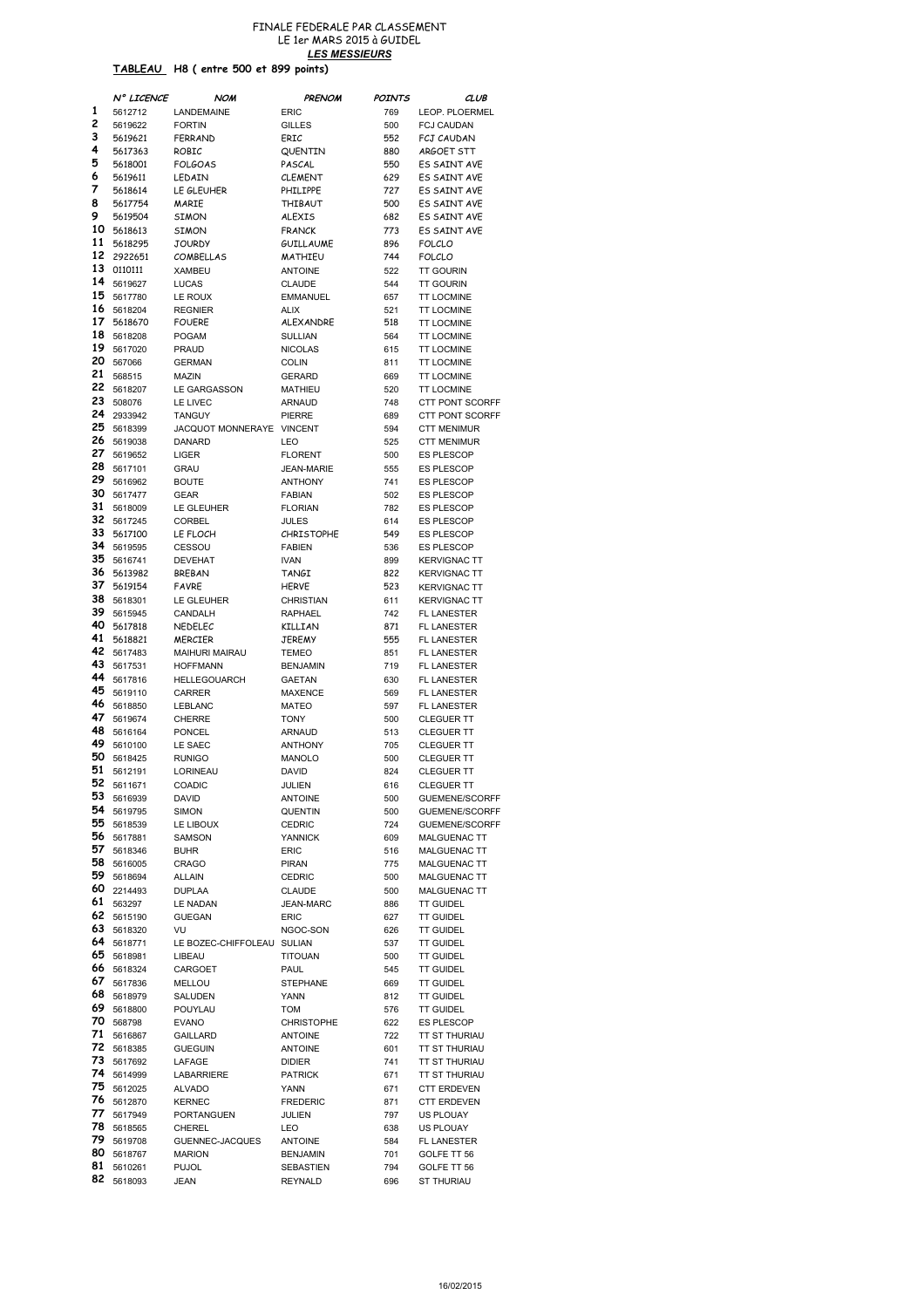### FINALE FEDERALE PAR CLASSEMENT LE 1er MARS 2015 à GUIDEL *LES MESSIEURS*

# **TABLEAU H10 (entre 900 et 1099 points)**

|    | N° LICENCE | <b>NOM</b>        | PRENOM               | <b>POINTS</b> | <b>CLUB</b>         |
|----|------------|-------------------|----------------------|---------------|---------------------|
| 1  | 5616526    | <b>JEANNE</b>     | <b>PATRICE</b>       | 1000          | LEOP. PLOERMEL      |
| 2  | 5617278    | PELLERIN          | PATRICE              | 1052          | FCJ CAUDAN          |
| 3  | 687613     | <b>BECK</b>       | <b>FLORIAN</b>       | 947           | ES SAINT AVE        |
| 4  | 5616109    | LE CORNEC         | <b>VINCENT</b>       | 902           | TT GOURIN           |
| 5  | 5613822    | LE CORNEC         | <b>MATHIEU</b>       | 952           | TT GOURIN           |
| 6  | 5613062    | <b>LOPEZ</b>      | <b>ANTHONY</b>       | 989           | TT GOURIN           |
| 7  | 5611390    | <b>LAMOUR</b>     | RAPHAEL              | 1044          | <b>TT LOCMINE</b>   |
| 8  | 8010431    | <b>DHIERRE</b>    | <b>THOMAS</b>        | 1087          | CTT PONT SCORFF     |
| 9  | 178991     | <b>DELECOURT</b>  | <b>BERTRAND</b>      | 995           | TT RHUYS - SARZEAU  |
| 10 | 5617899    | <b>CASAREGGIO</b> | DAMIEN               | 920           | <b>CTT MENIMUR</b>  |
| 11 | 5618054    | <b>JEGOUX</b>     | <b>MATHIS</b>        | 1061          | ES PLESCOP          |
| 12 | 5613777    | CATTEAU           | <b>CHRISTOPHE</b>    | 1036          | ES PLESCOP          |
| 13 | 5610462    | <b>BAUCHE</b>     | <b>GUILLAUME</b>     | 1033          | ES PLESCOP          |
| 14 | 5614603    | <b>BARTY</b>      | <b>GUILLAUME</b>     | 974           | USSAC ST ABRAHAM    |
| 15 | 566554     | <b>GOUGEON</b>    | PIERRE-NICOLAS       | 923           | USSAC ST ABRAHAM    |
| 16 | 5612623    | <b>SOURGET</b>    | ADRIEN               | 1098          | USSAC ST ABRAHAM    |
| 17 | 5612588    | <b>BOVANI</b>     | <b>BERTRAND</b>      | 1094          | FL LANESTER         |
| 18 | 5618070    | <b>MELIN</b>      | <b>EWEN</b>          | 970           | FL LANESTER         |
| 19 | 308327     | <b>JOUANIQUE</b>  | DAVID                | 922           | FL LANESTER         |
| 20 | 5613830    | LE LAIN           | <b>JEAN-PHILIPPE</b> | 1080          | FL LANESTER         |
| 21 | 5611298    | <b>TROALEN</b>    | <b>OLIVIER</b>       | 1090          | FL LANESTER         |
| 22 | 5616239    | <b>ROLLAND</b>    | <b>VICTORIEN</b>     | 1062          | <b>ASPTT VANNES</b> |
| 23 | 5617708    | <b>BERIO</b>      | <b>FRANCK</b>        | 1022          | MALGUENAC TT        |
| 24 | 5616006    | <b>SOUBEN</b>     | <b>FRANCOIS</b>      | 967           | MALGUENAC TT        |
| 25 | 6015450    | PROUILLE          | <b>GUILLAUME</b>     | 997           | TT GUIDEL           |
| 26 | 3514117    | LIBEAU            | <b>DENIS</b>         | 1001          | TT GUIDEL           |
| 27 | 5617211    | <b>MORIN</b>      | <b>EMMANUEL</b>      | 985           | MUZILLAC TT         |
| 28 | 5617212    | <b>MORIN</b>      | QUENTIN              | 909           | MUZILLAC TT         |
| 29 | 5921179    | VILAIN            | <b>BENJAMIN</b>      | 933           | MUZILLAC TT         |
| 30 | 5617037    | GAILLARD          | <b>YANNICK</b>       | 1059          | TT ST THURIAU       |
| 31 | 5612552    | <b>KERSCAVEN</b>  | <b>YVES-MARIE</b>    | 994           | US PLOUAY           |
| 32 | 5616197    | ARNOLD            | <b>BASTIEN</b>       | 942           | AL PLOEMEUR         |
| 33 | 5611134    | <b>LUCAS</b>      | SEBASTIEN            | 1034          | CEP LORIENT         |
| 34 | 5615407    | LE BOULAIRE       | <b>PIERRE</b>        | 1066          | ST PHILIBERT        |
| 35 | 2930522    | <b>GOHIN</b>      | <b>ACHILLE</b>       | 1070          | ST PHILIBERT        |
| 36 | 5615404    | LE MAGUER         | THIBAULT             | 1027          | ST PHILIBERT        |
| 37 | 568599     | <b>PUJOL</b>      | <b>STEPHANE</b>      | 1087          | GOLFE TT 56         |
| 38 | 5610284    | COUILLARD         | <b>DOMINIQUE</b>     | 1074          | GOLFE TT 56         |
| 39 | 2210698    | <b>FEGARD</b>     | <b>MAXIME</b>        | 931           | <b>GV HENNEBONT</b> |
| 40 | 37039      | <b>BERNARD</b>    | <b>THOMAS</b>        | 1058          | <b>GV HENNEBONT</b> |
| 41 | 9242743    | RANDRIANASOLO     | <b>NICOLAS</b>       | 1018          | <b>GV HENNEBONT</b> |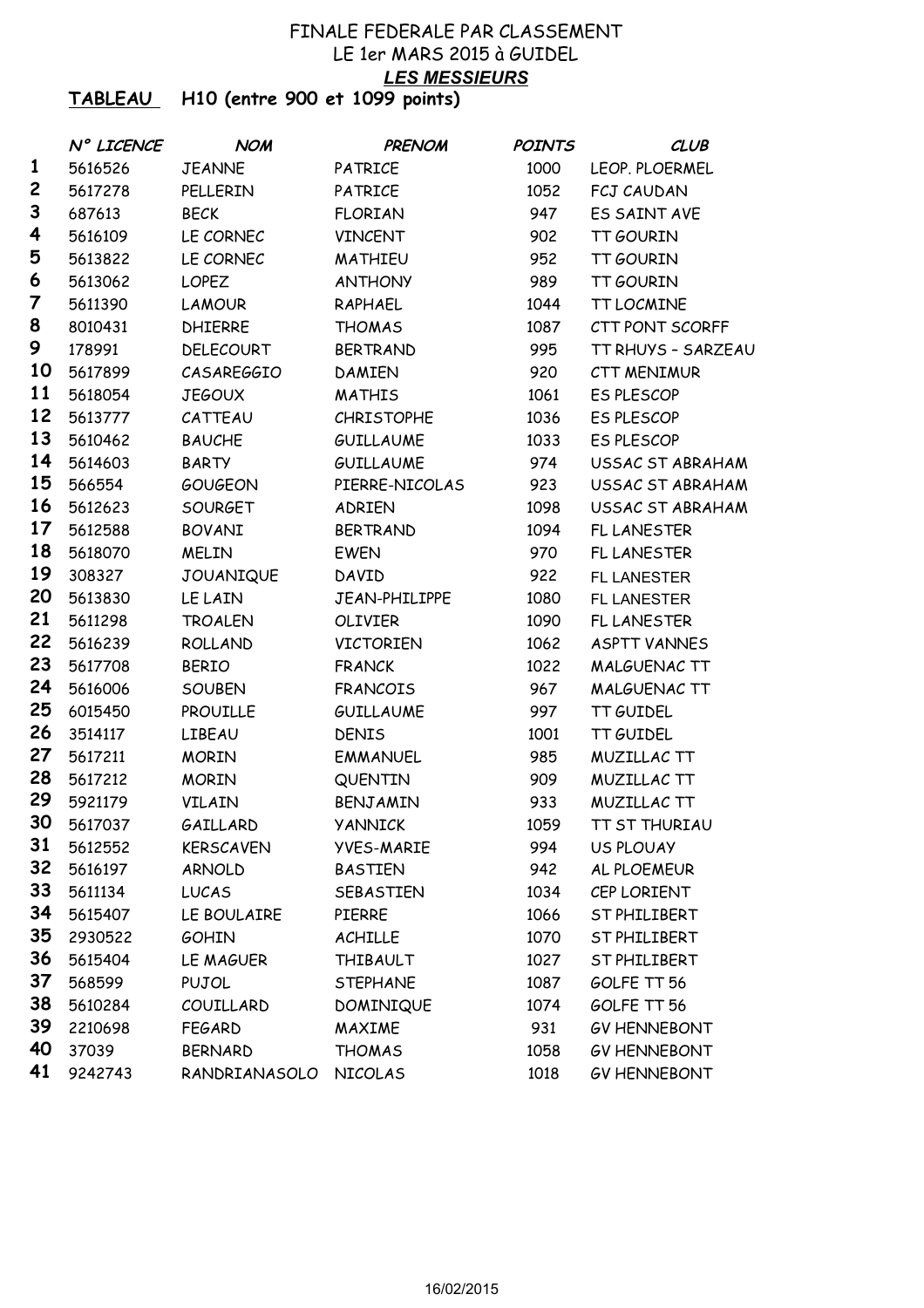### FINALE FEDERALE PAR CLASSEMENT LE 1er MARS 2015 à GUIDEL *LES MESSIEURS*

# **TABLEAU H12 (entre 1100 et 1299 points)**

|              | N° LICENCE | <b>NOM</b>       | PRENOM         | <b>POINTS</b> | <b>CLUB</b>             |
|--------------|------------|------------------|----------------|---------------|-------------------------|
| 1            | 5615674    | ADELEKE          | KARIM          | 1198          | <b>FLK LORIENT</b>      |
| $\mathbf{2}$ | 5618927    | <b>BRANDON</b>   | PASCAL         | 1255          | TT GOURIN               |
| $\mathbf{3}$ | 5616787    | <b>TERES</b>     | <b>QUENTIN</b> | 1214          | <b>ES PLESCOP</b>       |
| 4            | 5618286    | <b>PENFORNIS</b> | <b>OLIVIER</b> | 1139          | <b>ES PLESCOP</b>       |
| 5            | 568237     | <b>MERRIEN</b>   | SYLVAIN        | 1236          | <b>KERVIGNAC TT</b>     |
| 6            | 5613776    | <b>ARNOLD</b>    | <b>DAMIEN</b>  | 1122          | <b>KERVIGNAC TT</b>     |
| 7            | 5613756    | LE MORLEC        | <b>ANTONY</b>  | 1269          | <b>KERVIGNAC TT</b>     |
| 8            | 5614278    | <b>NOEL</b>      | <b>KEVIN</b>   | 1110          | <b>USSAC ST ABRAHAM</b> |
| 9            | 5617150    | LE MONTAGNER     | POL            | 1233          | <b>FL LANESTER</b>      |
| 10           | 5617530    | LE CORNEC        | <b>EWAN</b>    | 1219          | <b>FL LANESTER</b>      |
| 11           | 5615853    | <b>DUROS</b>     | NATHANAEL      | 1184          | <b>ASPTT VANNES</b>     |
| 12           | 5610257    | <b>HERVE</b>     | <b>JACKY</b>   | 1147          | <b>AJK VANNES</b>       |
| 13           | 5613068    | LE QUELLEC       | <b>ALEXIS</b>  | 1179          | <b>CLEGUER TT</b>       |
| 14           | 5611233    | LE PENHER        | <b>CYPRIEN</b> | 1279          | TT GUIDEL               |
| 15           | 566090     | <b>SIVY</b>      | <b>ANTHONY</b> | 1182          | TT GUIDEL               |
| 16           | 5616625    | GRAU             | <b>LUCAS</b>   | 1298          | <b>ES PLESCOP</b>       |
| 17           | 5616143    | LE PAIH          | <b>ALEXIS</b>  | 1149          | TT ST THURIAU           |
| 18           | 5612225    | <b>AHEE</b>      | <b>ARNAUD</b>  | 1207          | TT ST THURIAU           |
| 19           | 4918919    | <b>MARGAS</b>    | <b>FLORIAN</b> | 1183          | <b>FOLCLO</b>           |